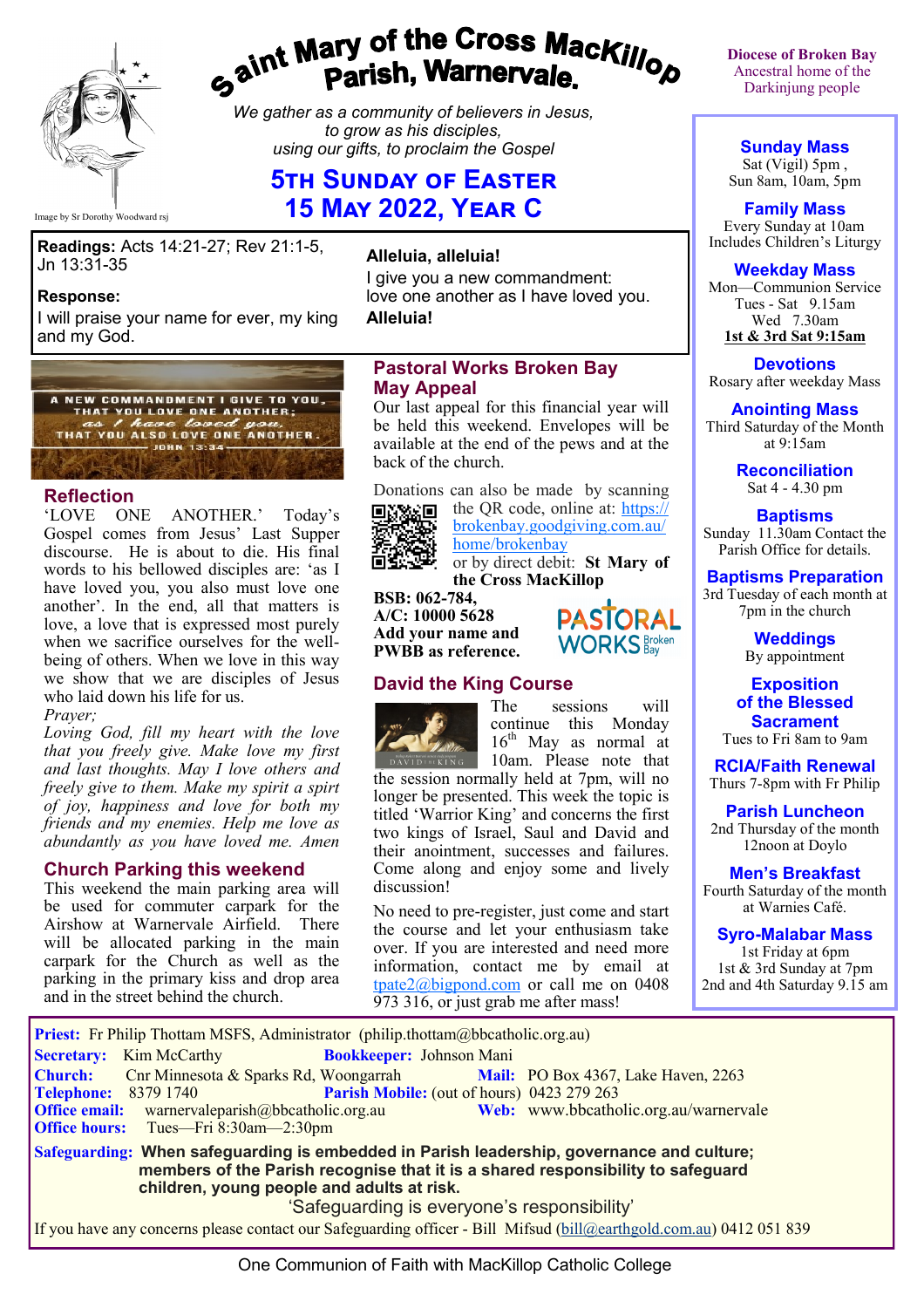#### **Catechist Corner**



The picture is of the Resurrection tomb and was made by one of our catechists for her classroom sacred space.

We are so pleased to be back in the schools this term. The children are lovely and anxious to learn and hear about Jesus through the scrip-<br>tures. The classroom teachers are The classroom teachers are very helpful for us and with the children.

We have some big classes and unfortunately with one class we have 45 Year3/4 children. So to make it easier for our catechist we have decided to split the class into year groups which means that the children will only have scripture lessons once a fortnight.

**We would love to have a few more catechists or helpers in these classes.**

#### **SHARE THE JOY: DARE TO BE A CATECHIST OR A CATE-CHIST HELPER IN 2022.**

Please call Kerrie Dedera, our Coordinator on 0402815633 or email [ker](mailto:kerriemdedera@westnet.com.au)[riemdedera@westnet.com.au](mailto:kerriemdedera@westnet.com.au)

#### **Rosary Prayer Group**



Come pray with us for our families, the parish and the world. The prayer meetings for *May will be on Thursday evening of the 19th of May at 7pm.* In the home

of Bill & Dianne 56 Irving Court, Hamlyn Terrace. Phone 0413 454 547. Everyone Welcome.

#### **Baptism Information Evening**

you wish to have your child baptised.

Our next information session is on **Tuesday**  Holy **17th May 2022 at 7pm** in the church. Please come along if

#### **Saint Titus Brandsma O.Carm.**



*This weekend Pope Francis is canonising a new Carmelite Saint, Titus Brandsma*.

Titus Brandsma, a priest of the Carmelite Order, was a person of heroic courage, scholarship and learning, and holiness. It is also noteworthy that, just after we have celebrated World Press Freedom Day, he was a Catholic journalist who suffered martyrdom as a consequence of speaking out against the occupying Nazi regime in the Netherlands. A Lay Carmelite from Kiama parish has written an article on Brandsma in which he said that our new Saint accepted the most dangerous mission of conveying, on behalf of the Dutch Bishops, to inform the editors of Catholic editors in the country that they were to disobey the Nazi command requiring them to accept press releases and advertisements coming from official Nazi sources. Titus was arrested in 1942 and imprisoned before being sent to Dachau where he was executed a few months later on July 26, 1942.

He was a person with a great devotion to Mary, our Heavenly Mother. In his work, *The Beauty of Carmel,* he wrote, "Mary is in Us as Living through Us....If we wish to conform ourselves to Mary in order to enjoy more fully the intercourse with God, by following her example, we should obviously be other Marys. We ought to let Mary live in us". He also said that the work of Blessed Grignion de Montfort on True Devotion to Mary is highly valuable reading.

We also have a book entitled *Essays on Titus Brandsma* in our Parish Library.

#### **This Week**

**Monday 16 May** 9:15am Communion Service

**Tuesday 17 May** 9:15am Mass

**Wednesday 18 May** 7:30am Mass 9:15am Mass

**Thursday 19 May** 9:15am Mass **Friday 20 May**

9:15am Mass

**Saturday 21 May** 4pm Reconciliation 5pm (Vigil) Mass

#### **Return and Earn**



**This week we raised \$59.80**

Thank you for your continued support! **Please remember containers need to be empty of liquid; and not** 

**crushed or broken.** Please place glass in the

crates. Cans and bottles must have the 10c refund logo on them.



#### **Engaged Encounter**

*GOT YOUR WEDDING PLANS UNDER CONTROL?*

How prepared are you for marriage? Engaged Encounter provides you with deeper insights into each other and into married life. We give you a chance to spend time together to strengthen and enrich your relationship.

For further information visit our web site: [www.engagedencounter.org.au](https://bbcatholic.us8.list-manage.com/track/click?u=466af249e088db70ab864d088&id=4702617a59&e=e312df0f80)

Choose any of the coming Weekends: **Aug 06-07, Nov 12-13.** If

covid-19 restrictions prevent a face-to-face seminar, the CEE weekend will be held via Zoom.



#### **Find us on Facebook**

facebook

Keep up with parish happenings on Facebook at St Mary

[of the Cross MacKillop Parish, Warn](https://www.facebook.com/MacKillopParishWarnervale)[ervale,](https://www.facebook.com/MacKillopParishWarnervale) please "like" our page.

Please remember our sick: Christian Caulfield, Isagani Santos, Joshua Caulfield, Janice Quiring, Finn McConnon, Cecelia Henry, Con Pantos, Terence McBride, Allan Curtis, Jim Swanson.

Deceased/Anniversary: Deacon Jim Caulfield, Mary Borg, Rick Walters, Mary Gatt, Evelyn Magri, Anne Firmstone, Grahame Lesha, Fr Tadgh Tierney OCD, Beryl Moloney, George Williams, Michael Connerly.



Mass Intentions: Connie Claramunt, Peter Walsh, Frank Walsh, George & Helen Pantos, Angelo & Mary Spiteri, Daminh, Rafael Santos, Mrs. Marciana Ong, Ana Ison, Rebecca & Amelia.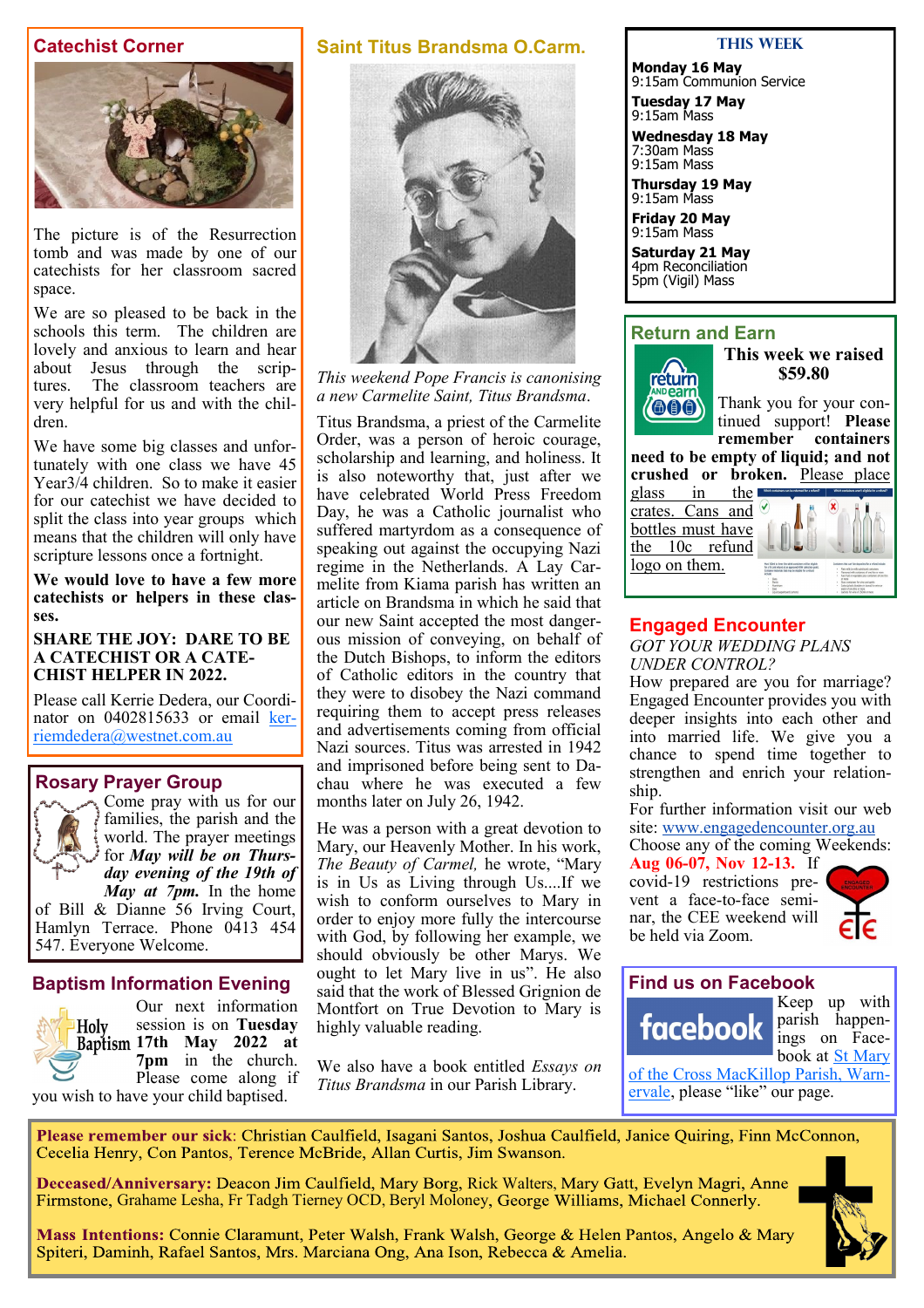# **5th Sunday of Easter, Year C**

# **First Reading Acts of the Apostles 14:21-27**

#### **They assembled the church and gave an account of all that God had done with them.**

Paul and Barnabas went back through Lystra and Iconium to Antioch. They put fresh heart into the disciples, encouraging them to preserve in the faith. 'We all have to experience many hardships' they said 'before we enter the kingdom of God.' In each of these churches they appointed elders, and with prayer and fasting they commended them to the Lord in whom they had come to believe.

They passed through Pisidia and reached Pamphylia. Then after proclaiming the word at Perga they went down to Attalia and from there sailed for Antioch, where they had originally been commended to the grace of God for the work they had now completed.

On their arrival they assembled the church and gave an account of all that God had done with them, and how he had opened the door of faith to the pagans.

The word of the Lord.

## **Responsorial Psalm Ps 144:8-13**

#### **R. I will praise your name for ever, my king and my God**

The Lord is kind and full of compassion, slow to anger, abounding in love. How good is the Lord to all, compassionate to all his creatures. **R.**

All your creatures shall thank you, O Lord, and your friends shall repeat their blessing. They shall speak of the glory of your reign and declare your might, O God, to make known to men your mighty deeds and the glorious splendour of your reign. **R.**

Yours is an everlasting kingdom; your rule lasts from age to age. **R.**